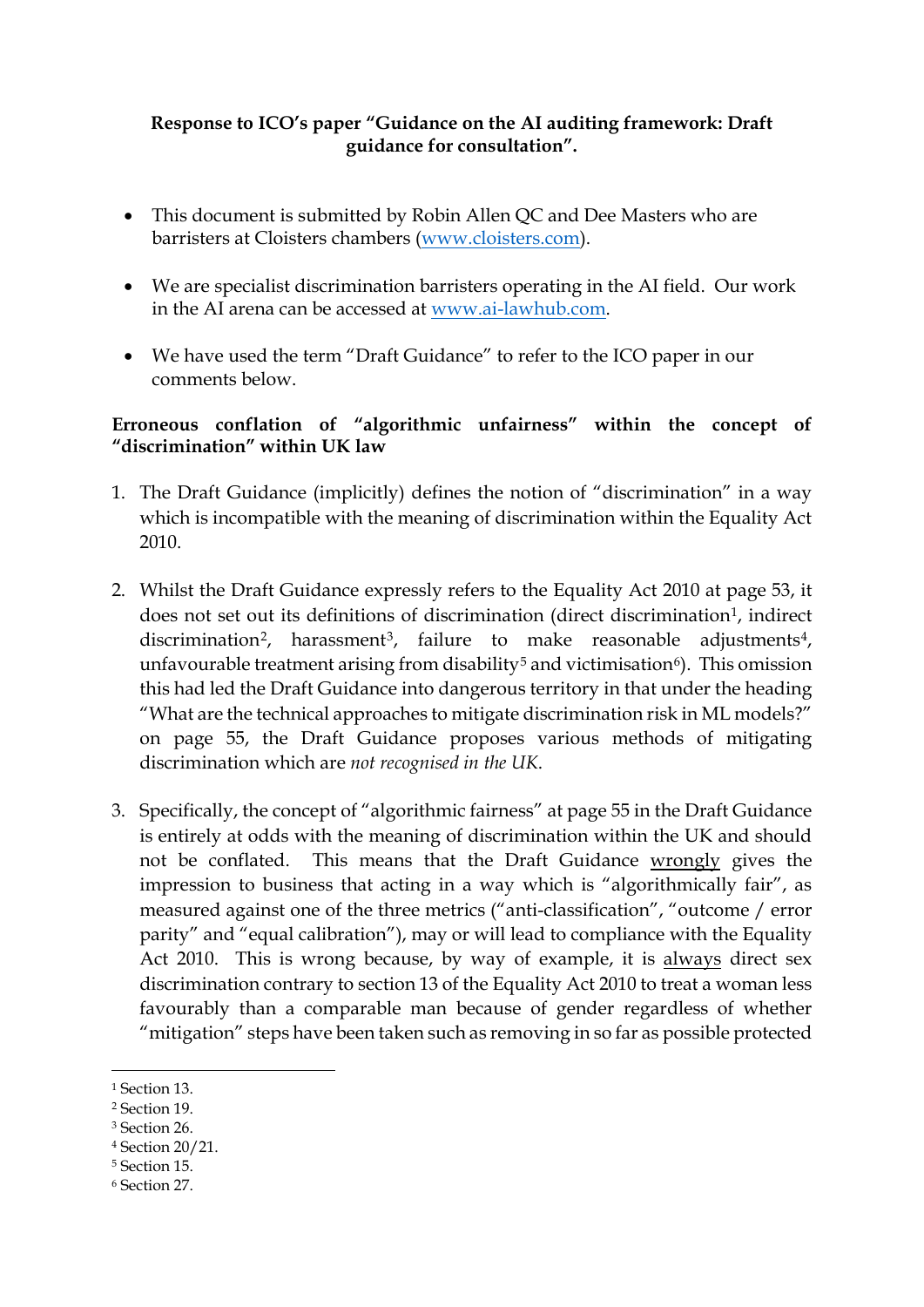characteristics ("anti-classification") or whether equal numbers of positive or negative outcomes are given to different groups ("outcome / error parity") or if the model equally calibrates between members of a different protected groups ("equal calibration"). It follows that the analysis at pages 55 to 56 must be removed or, at the very least, modified.

4. Moreover, we are concerned that one proposed method of "mitigating discrimination" namely the "anti-classification" approach of removing all data concerning protected characteristics may lead to businesses acting contrary to the Equality Act 2010. That is, the Equality Act 2010 places, in many important respects, a positive duty on employers to treat people with certain protected characteristics differently (i.e. disabled persons, women on maternity leave, pregnant women) and sometimes an employer must positively act so as to alleviate the disadvantages created for certain protected groups (e.g. ensuring that part time working practices do not create certain difficulties for women who still mostly perform part time work). An approach which creates "blindness" to protected characteristics, therefore, has the potential to led to breaches of the Equality Act 2010.

## **Erroneous conflation of "algorithmic unfairness" within the concept of "discrimination" within European law**

5. It should also be stressed that the definition of discrimination within the Equality Act 2010 is derived from the case law of the CJEU. Whilst, in a post Brexit world it has perhaps become unfashionable to consider European law, a good deal of businesses operating in the UK will also operate in some or all of Europe. These businesses will have a common approach towards AI systems rather than a UKcentric approached. In short, Europe will become a standard setter in much the same way as the GDPR has internally. Accordingly, unless business is to be stifled through uncertainty, the ICO and other UK based regulators (to which, see below) should ensure that guidance is appropriate in both an EU and UK legal framework.

## **Insufficient guidance for employers, employees, workers and their advisors**

- 6. We believe that AI systems are being used by employers in the UK in a whole variety of ways from Facial Recognition Technology (FRT) in recruitment through to monitoring employee movements and activities.
- 7. The use of AI systems creates particular challenges for employment law in that these technologies will impact on the Equality Act 2010 (the principle of nondiscrimination), article 8 (the right to privacy), the GDPR (for example, Article 22), contract law (for example, the implied term of trust and confidence) and statutory rights which affect the workplace (for example, health and safety legislation).